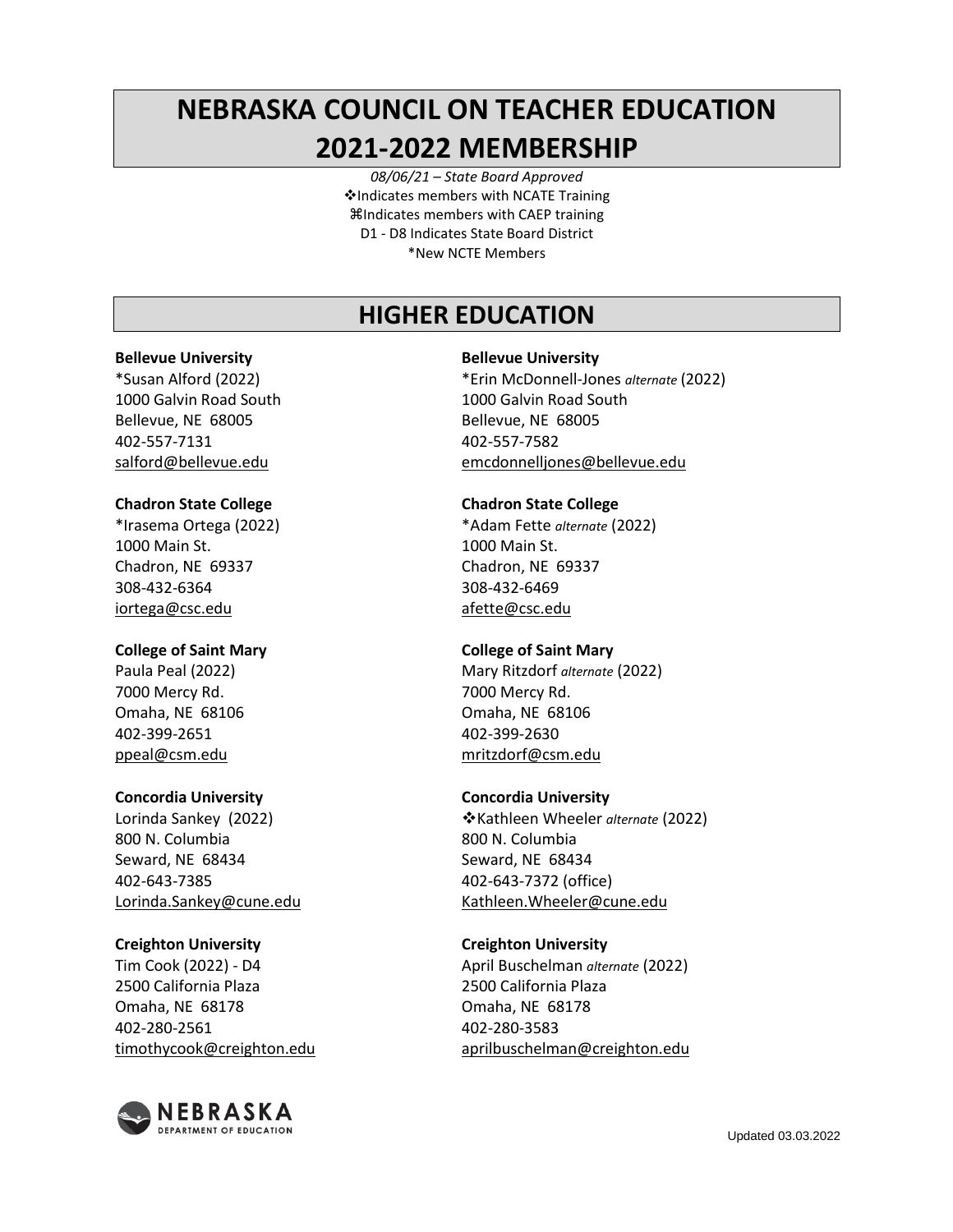### **HIGHER EDUCATION (continued)**

### **Doane University**

Tim Frey (2022) 1014 Boswell Crete, NE 68333 402-826-8648 (work) timothy.frey@doane.edu

### **Hastings College**

Darci Karr (2022) 710 N. Turner Ave. Hastings, NE 68901 402-461-7304 (office) dkarr@hastings.edu

### **Midland University**

Sara Tiedeman (2022) 900 North Clarkson Anderson 422A Fremont, NE 68025 402-941-6380 (office) [tiedeman@midlandu.edu](mailto:tiedeman@midlandu.edu)

#### **Nebraska Wesleyan University**

Randy Ernst (2022) 5000 St. Paul Ave. Lincoln, NE 68504 402-465-2310 [rernst2@NebrWesleyan.edu](mailto:rernst2@NebrWesleyan.edu)

### **Peru State College**

\*Dwayne Chism (2022) P.O. Box 10 Peru, NE 68421 402-872-2244 (office) [dchism@peru.edu](mailto:dchism@peru.edu)

### **Union College**

Peter Adams (2022) 3800 South 48th St. Dick Building 406-A Lincoln, NE 68506 402-486-2600 ext. 2173 peter.adams@ucollege.edu



### **Doane University**

Emily Griesch *alternate* (2022) 1014 Boswell Crete, NE 68333 402-826-8538 (work) emily.griesch@doane.edu

### **Hastings College**

❖Kass Rempp *alternate* (2022) 710 N. Turner Ave. Hastings, NE 68901 402-461-7307 (work) krempp@hastings.edu

### **Midland University**

\*George Conrad *alternate* (2022) 900 North Clarkson Anderson 420 Fremont, NE 68025 402-618-1484 (cell) [conrad@midlandu.edu](mailto:conrad@midlandu.edu)

### **Nebraska Wesleyan University**

Diane Mickey *alternate* (2022) 5000 St. Paul Ave. Lincoln, NE 68504 402-465-2308 [dmickey@NebrWesleyan.edu](mailto:dmickey@NebrWesleyan.edu)

### **Peru State College**

Stephanie Holmes *alternate* (2022) P.O. Box 10 Peru, NE 68421 402-872-2399 (office) [sholmes@peru.edu](mailto:sholmes@peru.edu)

### **Union College**

Susan Byers *alternate* (2022) 3800 South 48th St. Dick Building 403-E Lincoln, NE 68506 402-486-2522 ext. 2158 [susan.byers@ucollege.edu](mailto:susan.byers@ucollege.edu)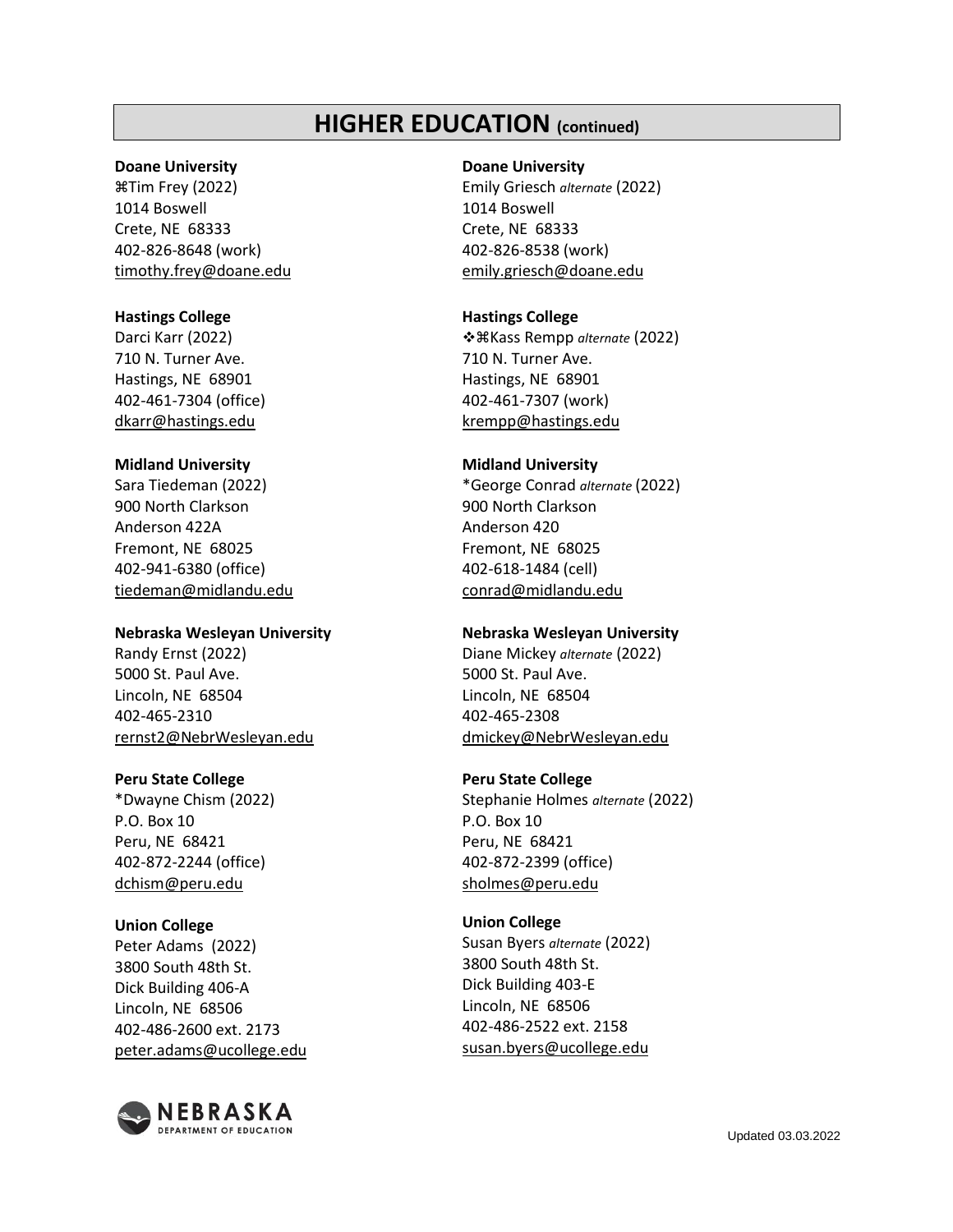### **HIGHER EDUCATION (continued)**

### **University of NE - Kearney**

Jenny Jansky (2022) College of Education, C128 1615 W. 24th Kearney, NE 68849 308-865-8266 (office) janskyjl@unk.edu

### **University of NE - Lincoln**

Sara Skretta (2022) 116 Henzlik Hall Lincoln, NE 68588-0355 402-472-8626 (office) sskretta2@unl.edu

### **University of NE - Omaha**

Kris Swain (2022) College of Education, Roskens Hall 6005 Dodge Street Omaha, NE 68182-0163 402-554-3119 (office) [kswain@unomaha.edu](mailto:kswain@unomaha.edu)

### **Wayne State College**

Nick Shudak (2022) Benthack Hall 111B 1111 Main St. Wayne, NE 68787 402-375-7164 nishuda1@wsc.edu

### **York College**

Erin DeHart (2022) Middlebrook Hall 1125 E. 8th York, NE 68467 402-363-5684 (office) edehart@york.edu

### **University of NE – Kearney**

Chandra Diaz *alternate* (2022) College of Education, B151 1615 W. 24th Kearney, NE 68849 308-865-8930 (office) diazcc@unk.edu

### **University of NE - Lincoln**

Guy Trainin *alternate* (2022) 44A Henzlik Hall Lincoln, NE 68588-0355 402-472-2231 gtrainin2@unl.edu

### **University of NE - Omaha**

Kathy Danielson *alternate* (2022) College of Education, Roskens Hall 6005 Dodge Street Omaha, NE 68182-0163 402-554-2218 (office) kdanielson@unomaha.edu

### **Wayne State College**

Brook Jech *alternate* (2022) Benthack Hall 111D 1111 Main St. Wayne, NE 68787 402-375-7373 brjech1@wsc.edu

### **York College**

Sarah Van Gomple *alternate* (2022) Middlebrook Hall 1125 E. 8th York, NE 68467 402-363-5691 [smvangomple@york.edu](mailto:smvangomple@york.edu)

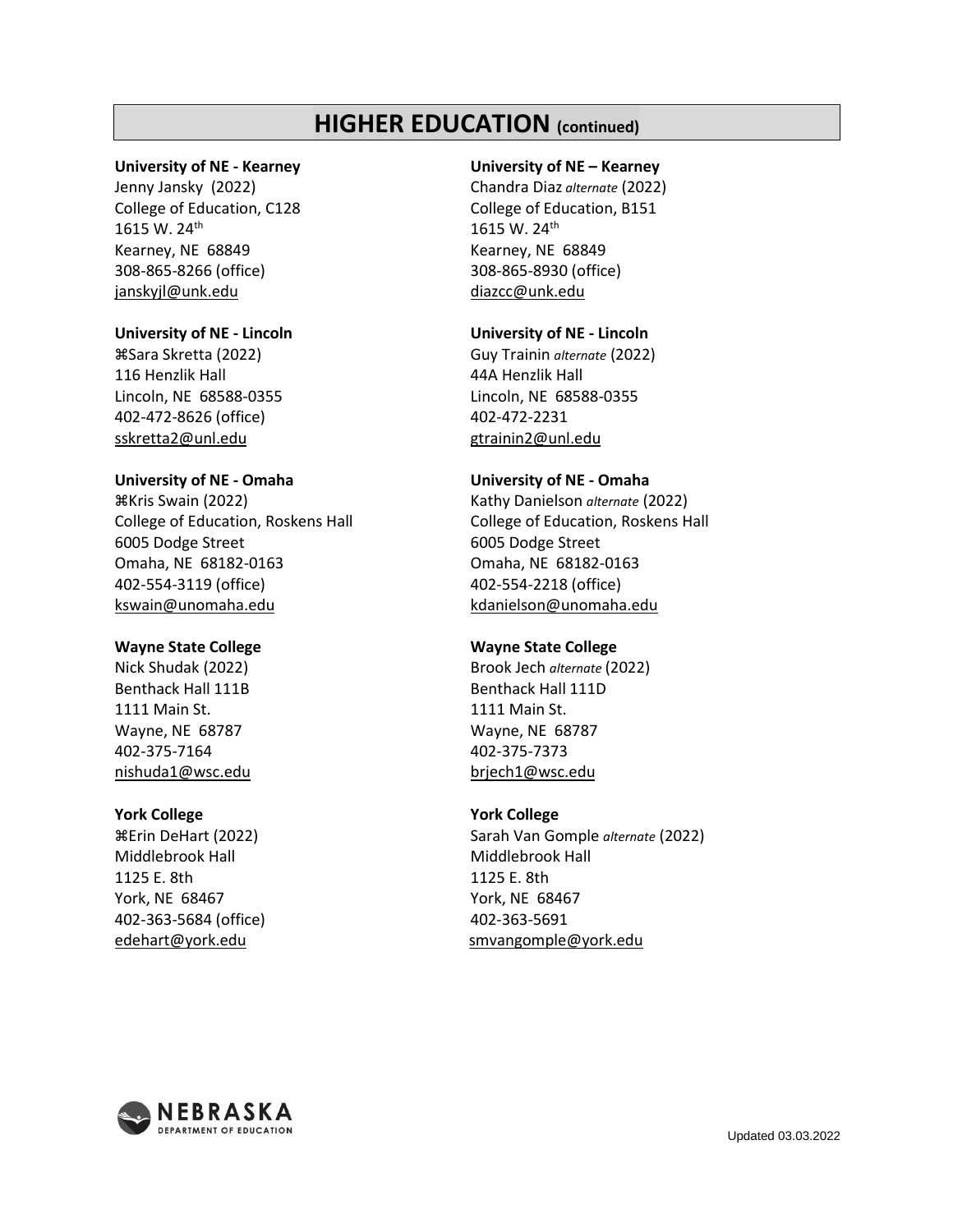# **NEBRASKA COMMUNITY COLLEGE ASSOCIATION**

Paul Illich (2023) Southeast Community College 8800 O Street Lincoln, NE 68520 402-471-3333 [pillich@southeast.edu](mailto:pillich@southeast.edu)

\*Courtney Wittstruck, *alternate* (2025) Nebraska Community College Association 1320 Lincoln Mall, Suite 9 Lincoln, NE 68508 402-471-4685 [cwittstruck@nccaneb.org](mailto:cwittstruck@nccaneb.org)

### **NEBRASKA ASSOCIATION OF SCHOOL BOARDS**

Dana Blakely (2023) Lisa Wagner (2024) 1204 S. 99 St. 1802 10<sup>th</sup> Road Omaha, NE 68124 Archer, NE 68816 402-598-0816 308-940-0228

blakely.dana@westside66.net lisa.wagner@centralcityps.org

\*Stephanie Summers, *alternate* (2025) 580 G Street David City, NE 68632 402-367-7811 [meteachmath@yahoo.com](mailto:meteachmath@yahoo.com)

# **NEBRASKA COUNCIL ON AMERICAN PRIVATE EDUCATION**

Vickie K. Kauffold - (2024) Superintendent of Schools Catholic Schools Office 2222 N. 111<sup>th</sup> St. Omaha, NE 68164-3817 402-557-5600 Ext. 2002 vkkauffold@archomaha.org

\*Bob Ziegler, *alternate* (2025) Superintendent of Schools Nebraska District Lutheran Schools 152 S. Columbia Ave. – P.O. Box 407 Seward, NE 68434 1-888-643-2961, Ext. 1010 [bobz@ndlcms.org](mailto:bobz@ndlcms.org)

### **NEBRASKA COUNCIL OF SCHOOL ADMINISTRATORS**

John Schwartz (2024) Chad Boyer – (2023) Norris School District 160 Wisner Pilger Public Schools 25211 South 68th PO Box 580 Firth, NE 68358 Wisner, NE 68791 402-791-0000 402-529-3249 (office) john.schwartz@nsdtitans.org cboyer@igators.org



Updated 03.03.2022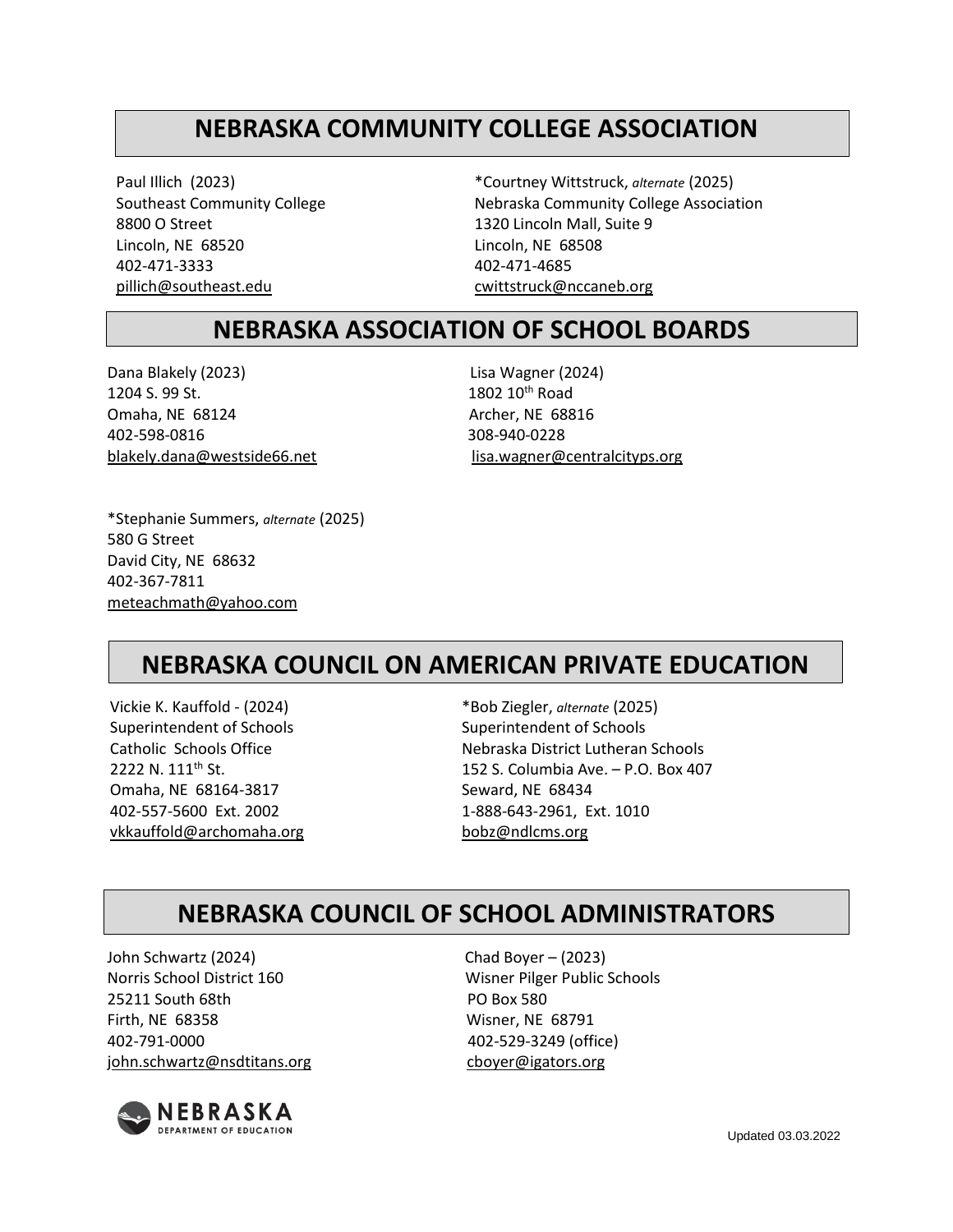### **NEBRASKA COUNCIL OF SCHOOL ADMINISTRATORS (continued)**

Jason Harris (2023) Columbus Public Schools 2508 27th St. Columbus, NE 68601 402-563-7000 (office) [harrisj@discoverers.org](mailto:harrisj@discoverers.org)

Kraig Lofquist (2023) Ex. Director - ESUCC 6949 S. 110<sup>th</sup> St. La Vista, NE 68128 402-597-4915 (work) [klofquist@esucc.org](mailto:klofquist@esucc.org)

Joshua McDowell (2023) Crete Public Schools 920 Linden Ave. Crete, NE 68333 402-826-5855 [joshua.mcdowell@creteschools.org](mailto:joshua.mcdowell@creteschools.org)

Sharra Smith (2025) Director of Personnel Bellevue Public Schools 2600 Arboretum Drive Bellevue, NE 68005 402-293-4032 (work) sharra.smith@bpsne.net

Jerry Beach *alternate* (2025) 11720 So. 110<sup>th</sup> Ave. Papillion, NE 68046 402-709-2735 beachsj@hotmail.com

Kami Jessop *alternate* (2023) Westside Community Schools 909 S. 76<sup>th</sup> St. Omaha, NE 68114 402-390-2110 jessop.kami@westside66.net



Mark Lenihan (2023) Wayne Community Schools 611 W. 7th St. Wayne, NE 68787 402-375-3150 (office) [malenih1@waynebluedevils.org](mailto:malenih1@waynebluedevils.org)

Dawn Lewis (2023) Arlington Public Schools P.O. Box 580 Arlington, NE 68002 402-478-4173 dawn.lewis@apseagles.org

Kim Saum-Mills (2023) Millard Public Schools 5606 S. 147<sup>th</sup> St. Omaha, NE 68137 402-715-8418 [ksaummills@mpsomaha.org](mailto:ksaummills@mpsomaha.org)

Cory Worrell (2024) Waverly School District 145 14511 Heywood P.O. Box 426 Waverly, NE 68462 402-786-2321 [cory.worrell@district145.org](mailto:cory.worrell@district145.org)

Josh Fields *alternate* (2023) Seward Public Schools 410 South St. Seward, NE 68434 402-643-2941 josh.fields@sewardschools.org

Mitch Kubicek *alternate* (2024) Milford Public Schools 724 238th Road Milford, NE 68405 402-641-3627 [mkubicek@milfordpublicschools.org](mailto:mkubicek@milfordpublicschools.org)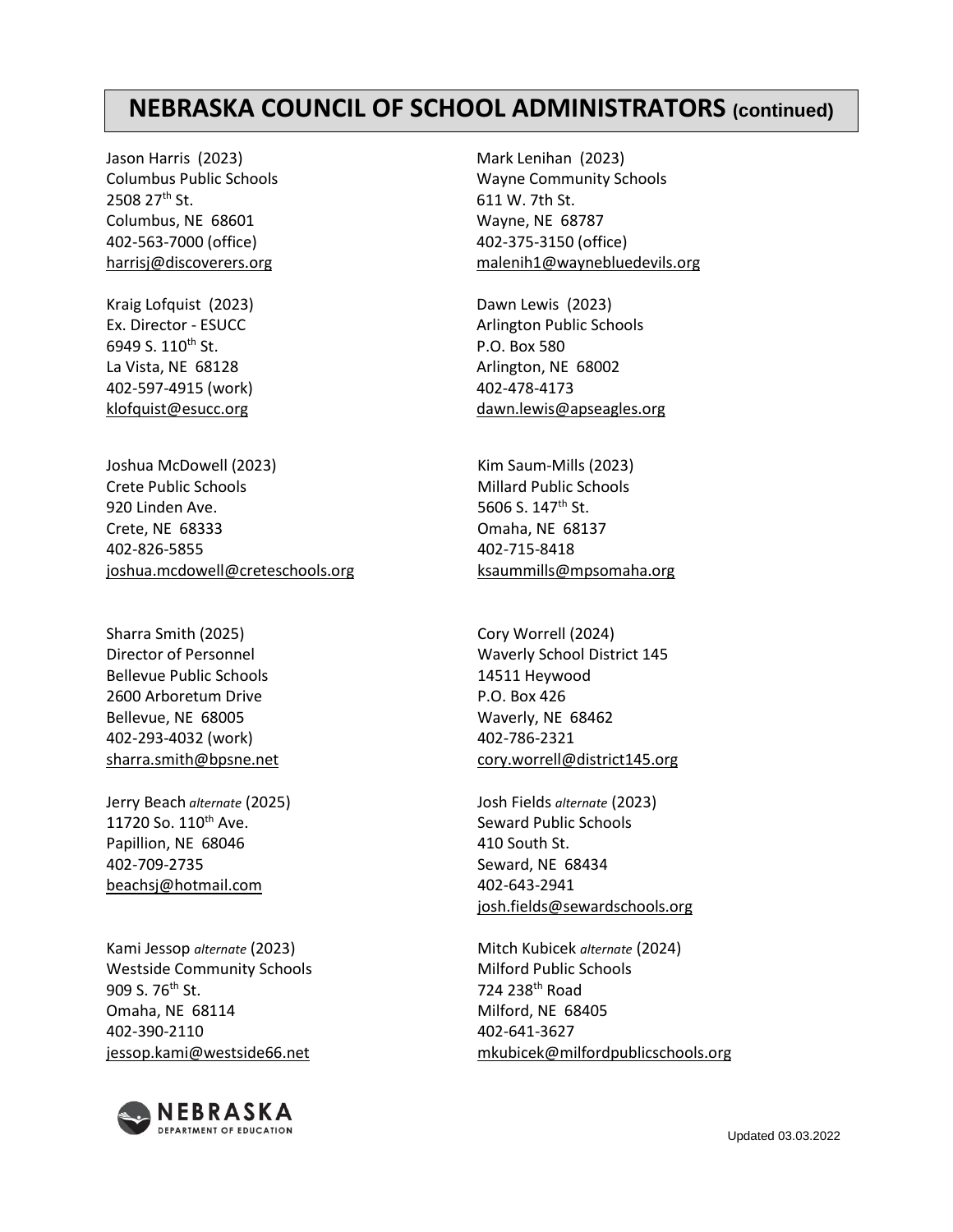# **NEBRASKA COUNCIL OF SCHOOL ADMINISTRATORS (continued)**

Nicole Regan *alternate* (2023) Lincoln Public Schools 5905 O St. Lincoln, NE 68510 402-436-1576 [nregan@lps.org](mailto:nregan@lps.org)

Mitch Rolling (2025) - *alternate* Millard Public Schools 5606 S. 147th Omaha, NE 68137 402-715-8200 [msmollring@mpsomaha.org](mailto:msmollring@mpsomaha.org)

### **TEACHERS State Board Appointed**

Tanishia Jacobs (2024) Bellevue Public Schools 2600 Arboretum Drive Bellevue, NE 68005 402-293-4510 (work) 402-981-7434 (Home) butlertanishia@gmail.com To Be Appointed - *voting*

To Be Appointed - *alternate*

## **NEBRASKA STATE EDUCATION ASSOCIATION**

❖Sarah Brown (2024) 1540 Forest (Home) Crete, NE 68333 402-826-2698 (home) travelersarah@hotmail.com

❖Diana Casey (2025) Omaha Public Schools 1524 Cuming Street, #414 Omaha, NE 68102 402-596-1668 (home) 531-299-1480 (school) [diana.casey@ops.org](mailto:diana.casey@ops.org)

\*Megan Simsic (2025) Lincoln Public Schools 8961 Broken Spoke Drive Lincoln, NE 68507 402-314-7363 msimsic@nebr.rr.com

Marsha Edquist (2022) 14820 Mary Street Omaha, NE 68116 402-660-4282 [maedquist@cox.net](mailto:maedquist@cox.net)

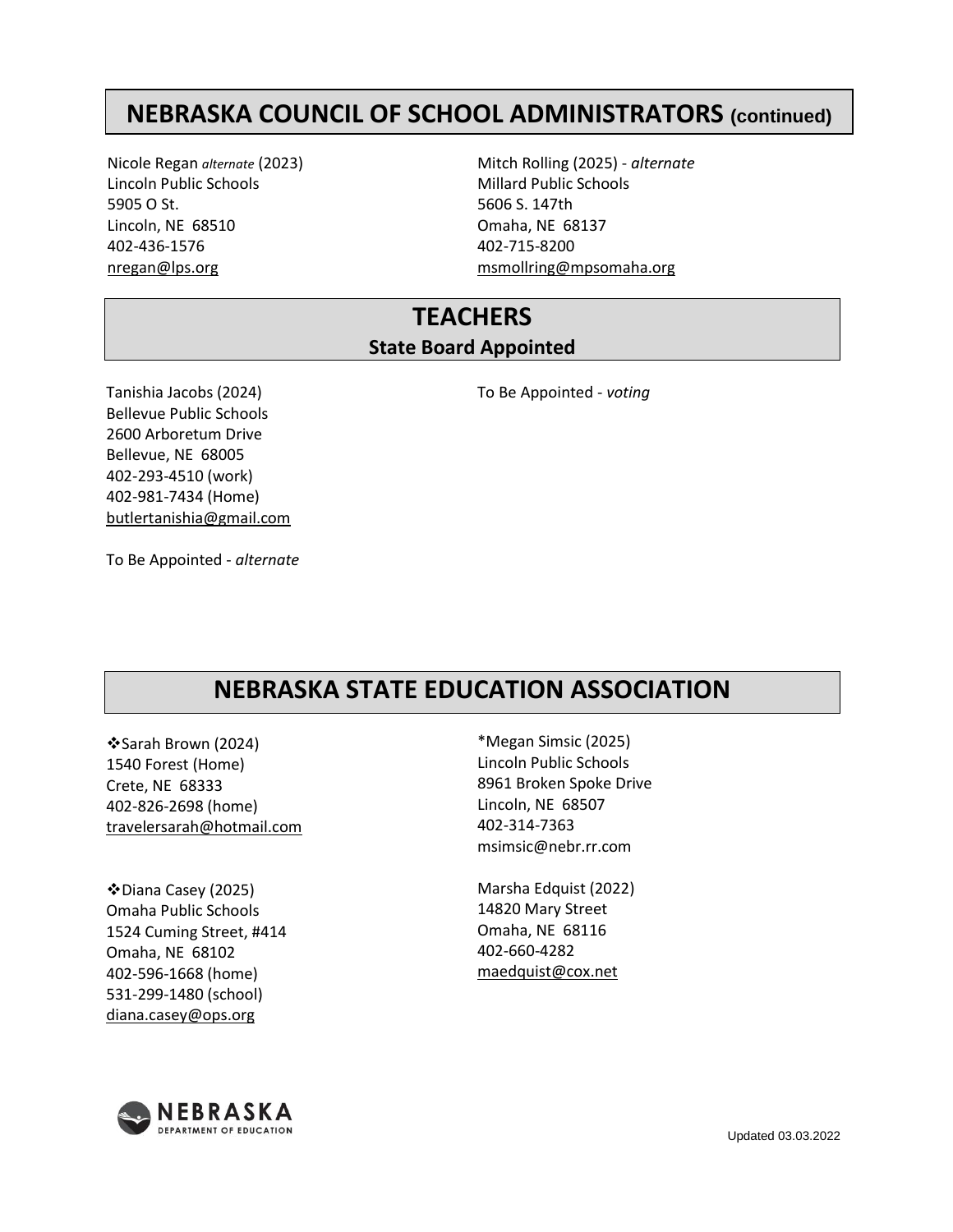## **NEBRASKA STATE EDUCATION ASSOCIATION (continued)**

Devin Garcia (2023) P.O. Box 115 Diller, NE 68342 402-239-6551 [d](mailto:devin.garcia307@gmail.com)[evin.garcia307@gmail.com](mailto:devin.garcia307@gmail.com)

Pat Ludeke (2022) Fremont Public Schools 515 E. 12<sup>th</sup> St. Fremont, NE 68025 402-727-3164 (work) 402-206-3303 (cell) [pludeke@gmail.com](mailto:pludeke@gmail.com)

\*Lee Perez (2025) 1502 Pasadena Ave. Omaha, NE 68107-2114 402-301-1252 [lee.perez@ops.org](mailto:lee.perez@ops.org) [leemartinperez@gmail.com](mailto:leemartinperez@gmail.com)

\*Dashiell Rohan (2025) 441 Frank St. Harrison, NE 69346 308-668-2177 [drohan00@hotmail.com](mailto:drohan00@hotmail.com)

Edward Ventura (2024) Omaha Public Schools 7800 S. 25th St. Omaha, NE 68147-2125 531-299-1220 (work) 402-210-1655 (cell) [edward.ventura@ops.org](mailto:edward.ventura@ops.org) [venturaomaha@gmail.com](mailto:venturaomaha@gmail.com)

Susan Loney (2022) 4107 N. 162<sup>nd</sup> Ave. Omaha, NE 68116-2966 402-898-1697 (work) 402-660-6732 (cell) [susan.loney@ops.org](mailto:susan.loney@ops.org)

❖Donna Moss (2023) 13410 South 35th Ave. Bellevue, NE 68123 402-670-1611 (cell) [donnajean.moss@gmail.com](mailto:donnajean.moss@gmail.com)

❖Caroline Rice (2023) 18202 Nicholas Rd. Plattsmouth, NE 68048 402-297-4263 (cell) [carolinerice@hotmail.com](mailto:carolinerice@hotmail.com)

Susan Stake (2023) 6615 Shenandoah Ct. Lincoln, NE 68510 402-786-2348 (work) 204-484-6927 (home) [susan.stake@district145.org](mailto:susan.stake@district145.org)